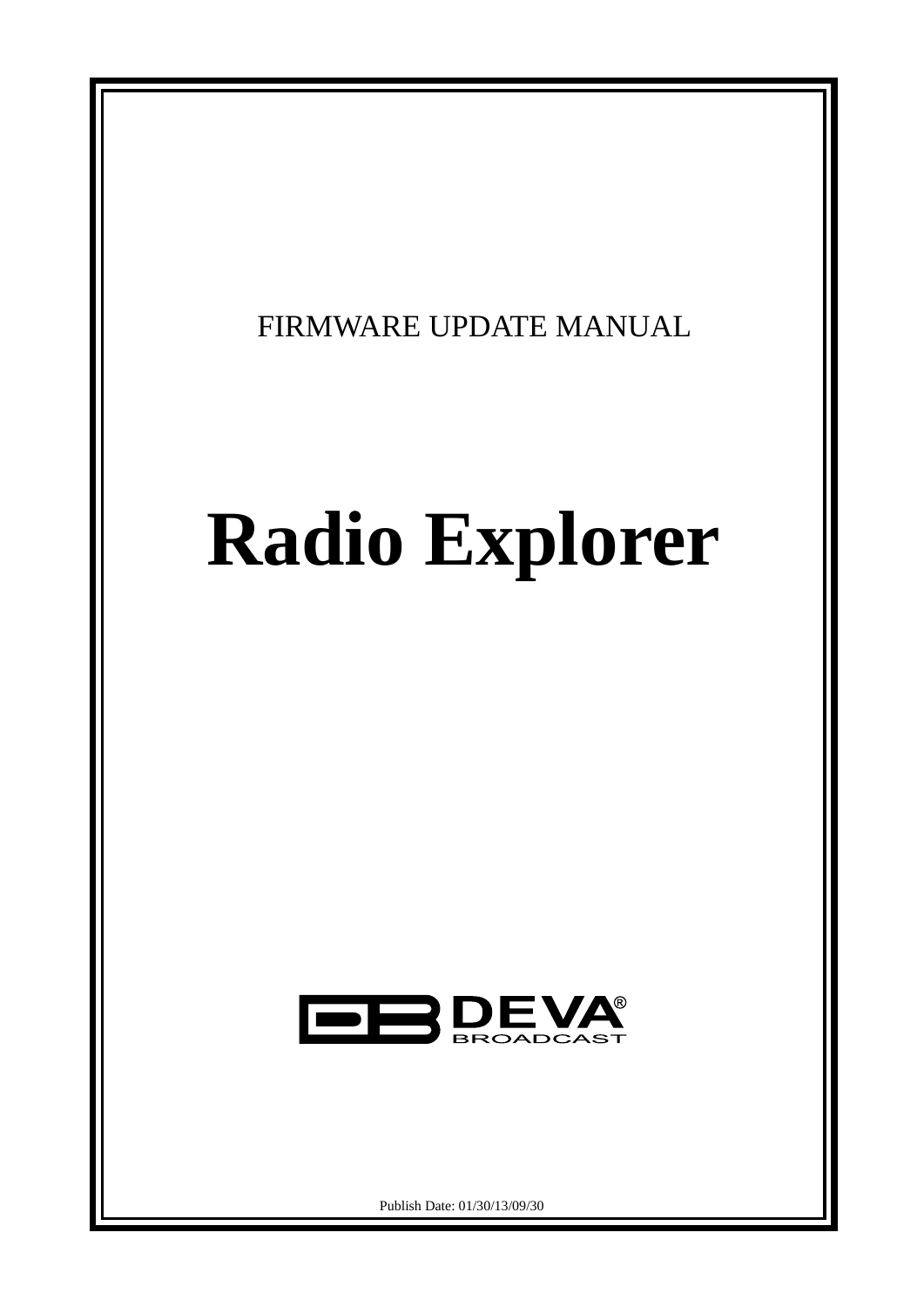## **Firmware updating using USB port**

То update the firmware of your Radio Explorer, please follow these few simple steps:

1. Connect your PC directly to Radio Explorer via USB cable. The power supply should be off and "USB ACTIVE" LED will blink to indicate "Mass Storage Device" mode of operation.

2. Start "DEVA BootLoader.exe".

3. Click on "Open Firmware" button and select the file with Radio Explorer firmware update (the one with "\*.bin" extension).

4. Check "USB" Interface Radio Button.

| DEVA Bootloader 1.0.0.21 |                               | $\mathbf{x}$<br>$\Box$                             |
|--------------------------|-------------------------------|----------------------------------------------------|
| Open Firmware            | <b>Find Device</b>            | Exit<br>Program                                    |
| File Info                | <b>INTERFACE</b>              | <b>COM Port</b>                                    |
| $HW$ Rev: $05$           | ◎ USB ◎ COM<br><b>OLAN</b>    | <b>Select COM Port</b><br>$\overline{\phantom{a}}$ |
| FW Rev: 01               |                               |                                                    |
| Release Date             | <b>NETWORK ADAPTER</b>        |                                                    |
| 25 Jan 2013              | <b>Select Network Adapter</b> | $\overline{\phantom{a}}$                           |
|                          |                               |                                                    |
| <b>Device Info</b>       | <b>Process Information</b>    |                                                    |
| <b>BL</b> Rev:           | Press Button Find Device      |                                                    |
| HW Rev:                  |                               |                                                    |
| FW Rev:                  |                               |                                                    |
| Release Date             |                               |                                                    |
|                          |                               |                                                    |
|                          |                               |                                                    |

The screen looks like the one shown below: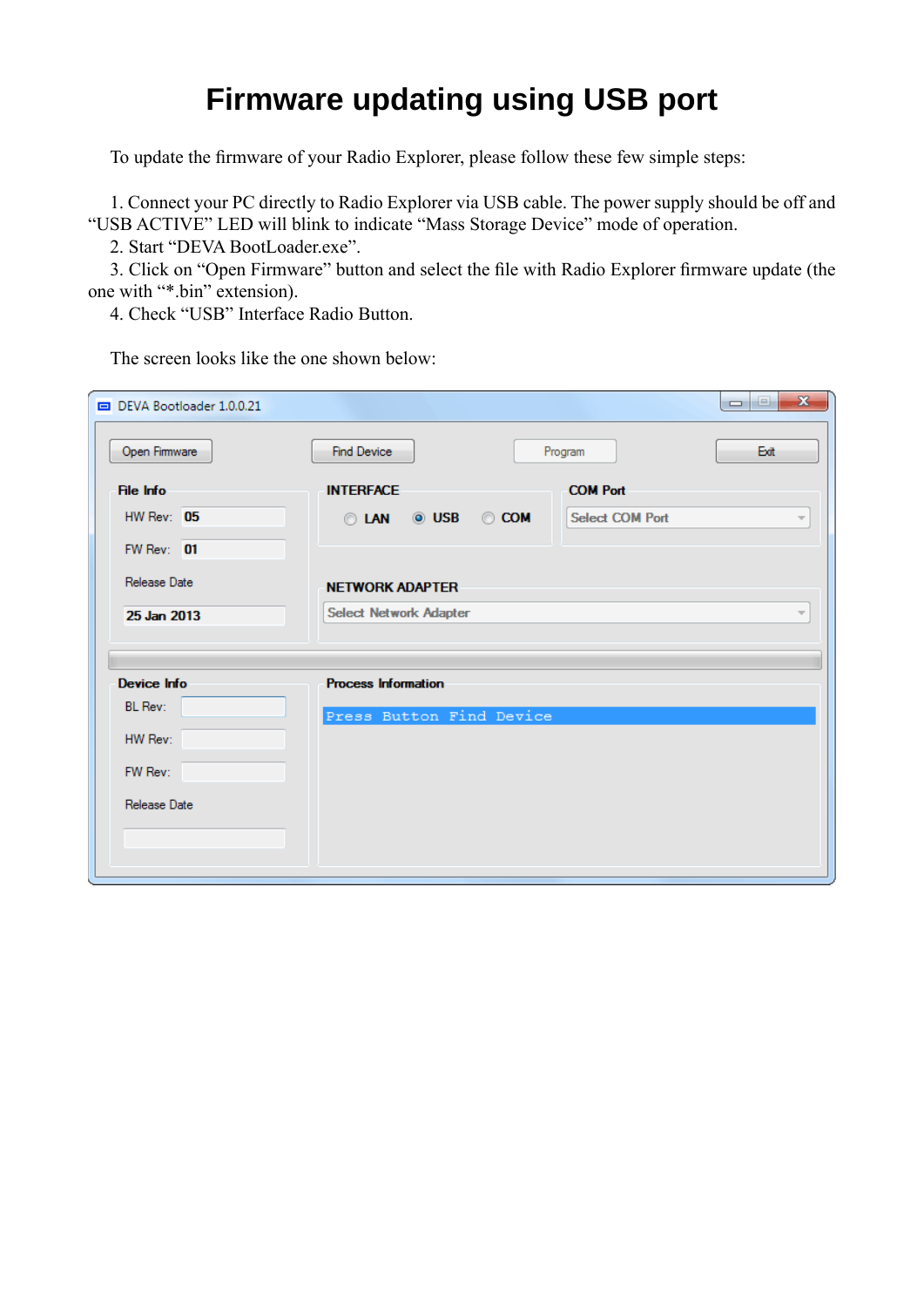5. Turn OFF Radio Explorer by unplugging the Power Cord.

- 6. Click on "Find Device" button.
- 7. Press and hold "OK" button on the front panel of Radio Explorer.

8. Plug-in the device Power Cord when you see "*Searching Device … Please turn OFF the device for 5 seconds.*" in Process Information area. The Device will power on and will be recognized by the Boot Loader software. The "LOW SIGNAL" and "USB ACTIVE" LEDs will start to blink. Now you can release the "OK" button.

9. Click on "Program" button to start the updating process. This is indicated by the progress indicator and in Progress Information area. The screen will look as the one shown below:

| DEVA Bootloader 1.0.0.21                                                                     |                                                                                                                      | $\mathbf{x}$<br>$\Box$ |
|----------------------------------------------------------------------------------------------|----------------------------------------------------------------------------------------------------------------------|------------------------|
| Open Firmware                                                                                | <b>Find Device</b><br>Program                                                                                        | Exit                   |
| File Info<br>$HW$ Rev: $05$<br>FW Rev: 01<br>Release Date                                    | <b>INTERFACE</b><br><b>COM Port</b><br><b>Select COM Port</b><br>© USB © COM<br><b>LAN</b><br><b>NETWORK ADAPTER</b> | $\overline{\psi}$      |
| 25 Jan 2013                                                                                  | <b>Select Network Adapter</b>                                                                                        |                        |
| Device Info<br><b>BL</b> Rev:<br>$HW$ Rev: $03$<br>FW Rev: 01<br>Release Date<br>26 Oct 2012 | <b>Process Information</b><br>Programming Device                                                                     |                        |